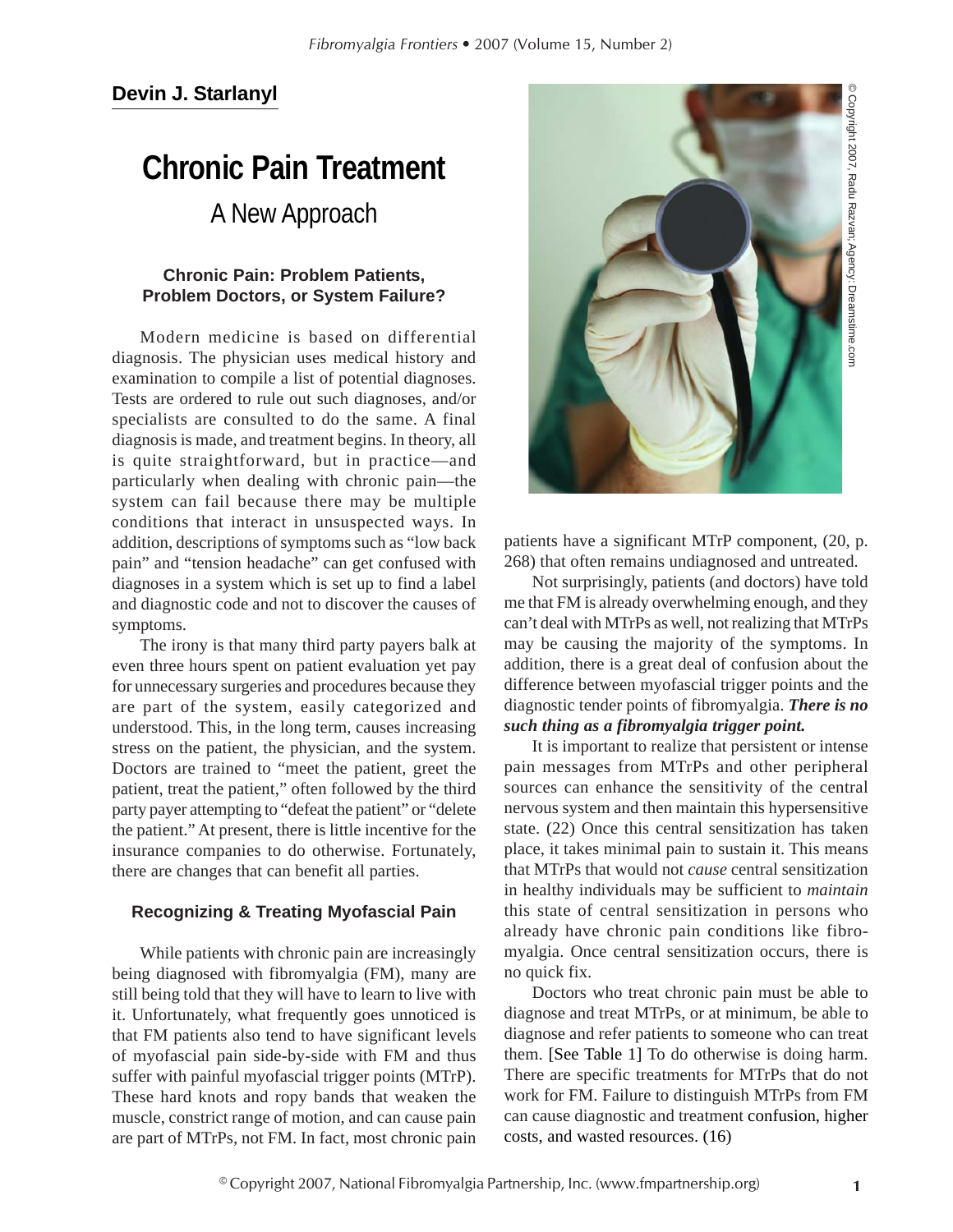Doctors and patients also need to learn the concept of perpetuating factors. Perpetuating factors include anything that sustains**,** aggravates, or predisposes to a given condition. The process developed to control the perpetuating factors associated with individual MTrPs**—**one of the most common sources of musculoskeletal pain—can work for chronic pain and may prevent chronicity from developing in other predisposed patients. The key to successful treatment of chronic illness is to find all the perpetuating factors and eliminate or control them as much as possible.

Each chronic MTrP has one or more perpetuating factors. Perpetuating factors of myofascial trigger points may include mechanical factors such as asymmetry, repetitive movements, and/or immobility; metabolic factors such as hypo-metabolism or insulin resistance; and nutritional insufficiencies, infections, or impaired sleep. Other illnesses may have multiple perpetuating factors as well. For example, the treatment of chronic yeast infections may involve change in diet, hygiene, and clothing as well as medication. In addition, perpetuating factors may have perpetuating factors of their own. For example, impaired sleep may be due to environmental factors such as noise or light, fragmented sleep, obstructive sleep apnea, or all of these.

Many primary care physicians, emergency room staff, and other first line care providers have not been trained in the diagnosis and treatment of acute individual MTrPs. When left unidentified, these frequently become chronic. The chronic pain patient is often given a label such as fibromyalgia while myofascial trigger points and other possible coexisting conditions such as osteoarthritis, metabolic syndrome, post-polio syndrome, interstitial cystitis, or celiac disease go unrecognized and untreated. The result has been a disaster for patients and the health care system. If standard test results are normal, symptoms may be dismissed. In some cases, intensive psychiatric treatment may even be instituted. Patients may grow more frustrated and depressed.

Due to the lack of recognition of co-existing conditions like myofascial pain syndrome and their interactions**,** patients may be subjected to unnecessary, expensive, and sometimes painful procedures, including surgeries. They may be treated for conditions they do not have or not treated for those that they do. Sadly, these patients are often physically, mentally, emotionally, spiritually, and financially exhausted, and many of their support networks may be exhausted as well. There is no way to estimate the cost to the economy, the stress on the health care system, and the

# **Table 1**

#### **Specific treatment of myofascial trigger points includes :**

galvanic stimulation

microstimulation

specific frequency microcurrent

myofascial trigger point therapy

spray and stretch therapy with vapocoolants or ice stroking

myofascial trigger point injections with stretching

**Note:** Galvanic stimulation, microstimulation, and some types of massage such as strumming may aggravate co-existing fibromyalgia.

\* \* \* \* \* \* \* \* \* \* \*

#### **To locate someone who can treat myofascial trigger points, contact:**

National Association of Myofascial Trigger Point Therapists P.O. Box 42446 Pittsburgh PA 15213 USA Website: www.myofascialtherapy.org

impact on the lives of patients that the lack of training in myofascial medicine has caused. This is totally preventable especially considering the large percentage of patients who have MTrPs, and it is a deplorable indicator of the state of medical care. We must also provide care for patients who already have developed chronic pain.

Chronic pain patients often look fine and are expected to act accordingly. This can cause a heavy burden, especially if the patient has suffered in silence or has had symptoms dismissed. Some of these patients are not well enough to be employed but need their health benefits and their income to survive, so they do their best to keep their jobs as long as possible. They try to perform at work or school but frequently end up missing time due to their invisible, misunderstood symptoms. Chronic pain often carries with it memory problems (19), inability to concentrate, and specific mental dysfunctions (2) that can complicate self-advocacy.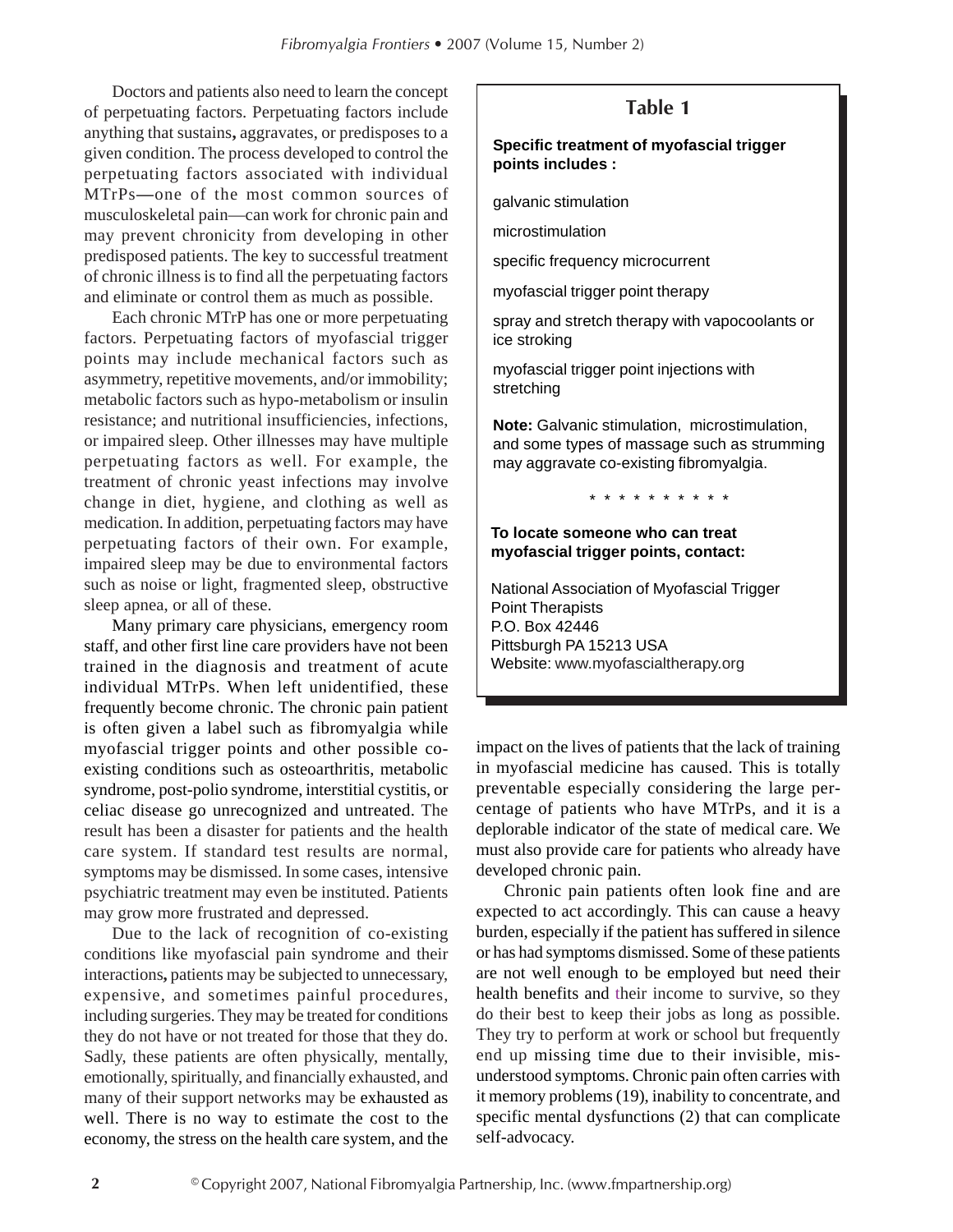

*"Due to the lack of recognition of co-existing conditions like myofascial pain syndrome, patients*

# **Interactive Diagnoses**

It's not only important to identify perpetuating factors and co-existing conditions in each case but also to understand how they interact with each other. It's time to learn the skill of interactive diagnosis. Taking a patient's history and doing an examination will be lengthy, but a thorough job will prevent wasted resources. Careful documentation and clear explanation is necessary, as most third party payers do not understand this process but need to do so for reimbursement to occur. It may not be possible to diagnose all conditions present during the first visit. There are many potential interactive diagnoses and perpetuating factors. A few examples follow.

Myofascial trigger points and joint dysfunctions such as arthritis or disc problems and their treatments may often be interactive. If one or more muscles attached to a joint are unevenly tightened by MTrPs, the functional biodynamics of the joint can be altered to the extent that the bones are misaligned. Mechanical stress in the joint area can initiate osteoarthritis (OA). (21) "The stiffness and the relatively painless but progressive restriction of movement that characterize decrepitude of advancing age are often due largely to latent TrPs." (20, p. 113) This could mean that OA may be prevented or slowed by improving neuromuscular function (12), including the identification and prompt treatment of MTrPs. Some rheumatoid arthritis (RA) patients have coexisting FM, and these patients tend to have more severe prognoses. (26) Much of the pain attributed to RA of the temporomandibular joint (TMJ) is actually due to myofascial pain. (3) TMJ dysfunction is common in fibromyalgia patients, but it is uncommon for FM patients to be evaluated for MTrPs. Myofascial TrPs may cause contraction of muscles, joints and ligaments in irregular patterns, stressing attachment areas and interfering with normal joint function. If you try to minimize arthritis pain by immobilizing the joint, you may end up using your muscles in unfamiliar and unhealthy ways that can activate MTrPs.

Active myofascial trigger points may also be associated with vertebral disc dysfunction in the neck. (Hsueh et al., 1998) Area attachment ligaments attempt to compensate, changing the angular movement of the body. This compensation can put further stress on the discs above and below the original dysfunction. (Kumaresan et al., 1998) Disc deterioration may lead to changes of motion and muscle compensation that can contribute to further pathologies in the facet joints, muscles, and ligaments that may result in chronic pain.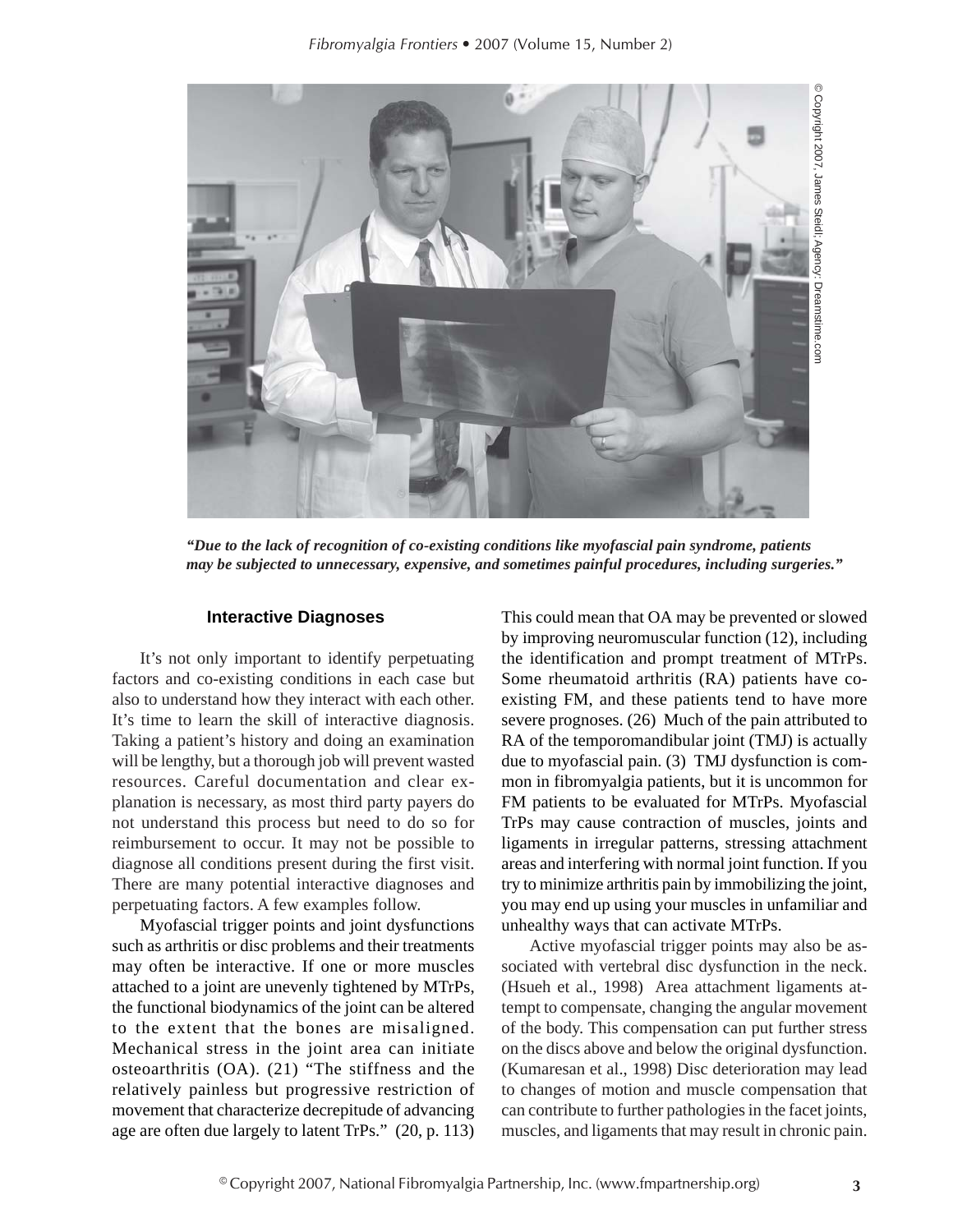(Brisby 2006) Spinal pain from TrPs may be erroneously assumed to be caused by a co-existing disc deformity that shows up on an X-ray.

Patients with pain and dysfunction at muscle insertion sites, bone-tendon or bone-ligament junctions are often considered as surgical candidates. Surgery is frequently performed without soft tissue evaluations, often resulting in "failed" surgery. (6) The surgical scars and resultant tightening of soft tissue from fused vertebrae can then promote additional stress on nearby vertebrae, leading to a cascade of surgeries. Research is needed in interactive articular and soft tissue conditions and their role in the development of chronic pain.

Another example: Fatigue is common in chronic pain and may have multiple causes. One cause is lack of restorative sleep. (13) Lack of restorative sleep can have a profound influence on the endocrine glands of the body by altering the hypothalamic-pituitaryadrenal balance (HPA-axis). A dysfunctional HPAaxis is common in FM (23) and can cause hyperalgesia (magnified response to pain stimuli). It has also been associated with abdominal obesity and insulin resistance—IR (24) which is quite common and implicated in other conditions like obstructive sleep apnea (OSA), obesity, and Type 2 diabetes. (10) There is a significant association among obesity, diabetes and FM. (15) Quality and quantity of sleep must be assessed in chronic pain patients, and a sleep study is often necessary. (18)

Multiple perpetuating factors may be uncovered in a sleep study. For example, obstructive sleep apnea (when present) can cause gastroesophageal reflux disease (GERD), a condition which occurs when fluids from the stomach (acid, digestive enzymes, and other substances) sneak back up into the esophagus causing heartburn-like symptoms and damage to its lining. (9) GERD, in turn, can cause sleep disruption and respiratory dysfunctions. (14) Bruxism (grinding of the teeth) can be caused by micro-arousals, sleep disturbance, or GERD, and yet it is often treated as a psychological problem. Chronic sinusitis and GERD may also interact. (25) Chronic rhinitis—inflammation of the mucus membranes of the nose—is already associated with FM. (5) All of these conditions can perpetuate MTrPs, which can maintain central sensitization, and round and round we go.

We need to search for the causes of symptoms. During the course of life individual threads may combine to form massive knots of perpetuating factors and interactive conditions including MTrPs. It's time we started to unravel them. For example, congestion

may be a common perpetuating factor for sleep disturbance and obstructive sleep apnea, and sleep disturbance is a recognized perpetuating factor for both FM and MTrPs. If there is chronic pain, sleep dysfunction and congestion, the hidden causes of congestion such as GERD must be identified and brought under control as part of standard adequate medical care.

# **The Solution: Break the Cycle**

The principle of identification and remediation/ control of perpetuating factors is as valid for other chronic pain conditions as it is for individual trigger points. This process takes time and perseverance. Individual MTrPs by themselves can cause a daunting list of symptoms. The condition of chronic myofascial pain (CMP) involves active MTrPs that persist despite normally adequate and appropriate treatment and control of known perpetuating factors. In CMP, MTrPs may occur in many places in many muscles and in many layers of each involved muscle, with multiple enhanced receptor fields. In fact, MTrPs existing in three or four quadrants of the body are often misdiagnosed as FM. (7)

The pain from even one MTrP can be significant. When chronic myofascial pain, which could involve 50 or more MTrPs, is amplified by central sensitization, doctors tend to underestimate and under-treat the pain. A specific symptom diary may be helpful to assess the extent of the problem. There is a difference between pain, ache, and discomfort. Some sensations are troublesome or annoying, while others may be mindnumbing in severity. There are also the symptoms that pain can cause, such as vomiting, nausea, shaking, or inability to concentrate.

"For over 20 years the medical literature has carefully documented the under-treatment of all types of pain by physicians." (17) It is impossible to concentrate on good biomechanics, diet, exercise, and other healthy lifestyle changes when a monster with a million fangs is gnawing on your cells. The pain *must* be brought under control. Inadequately treated pain, in itself, is a major perpetuating factor of central sensitization. (27)

Pain management includes both medicinal and non-medicinal methods. For patients who have not been able to get adequate pain control with other medications and non-medication pain control methods even after gaining control of perpetuating factors, or for those who have uncontrollable perpetuating factors or co-existing conditions, the cheapest and most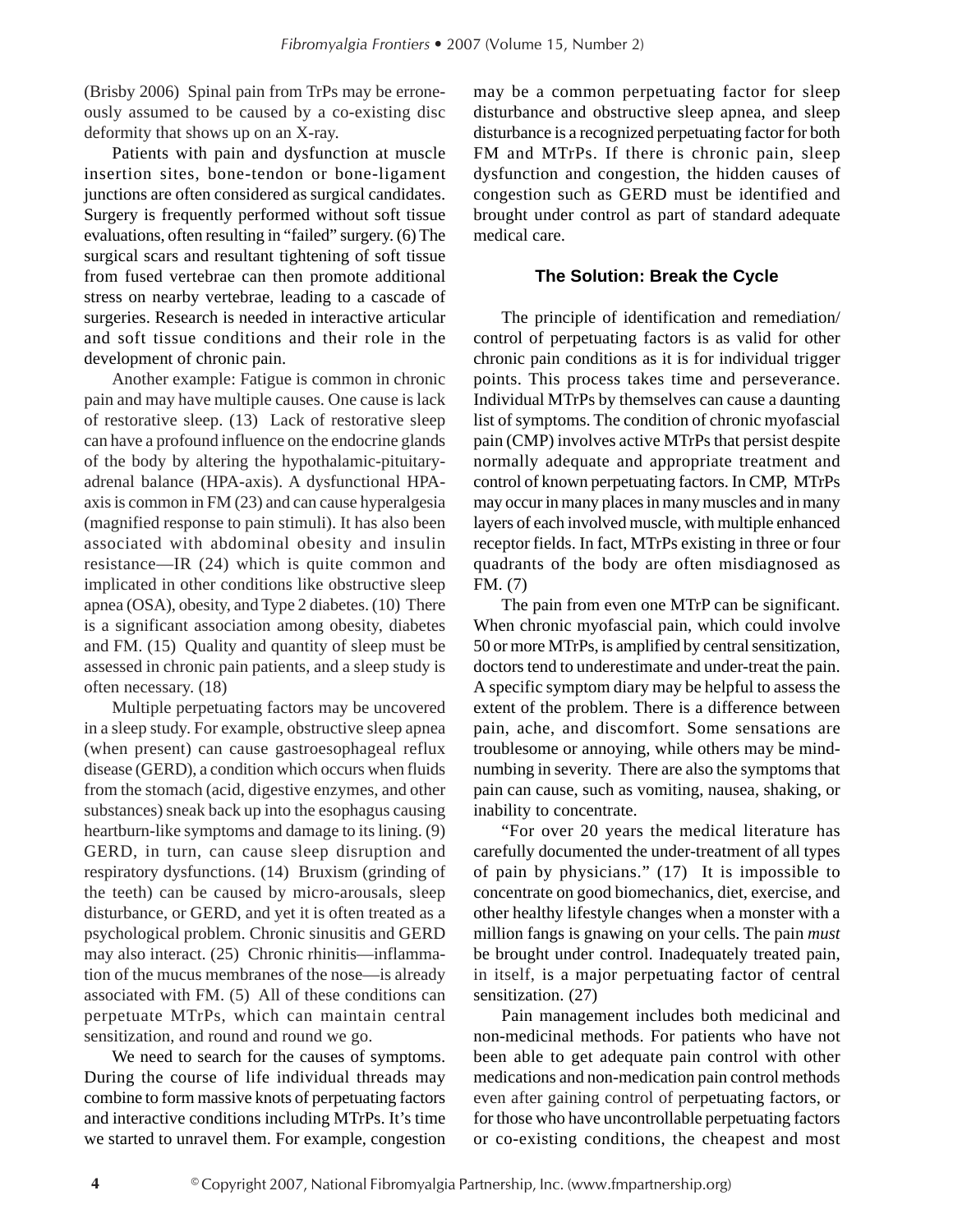effective medication with the least side-effects may be an opioid. (1) Opioids should not be a first-line medication and should not be used instead of control of perpetuating factors and co-existing conditions, but all options should be considered as part of a complete pain management plan.

Most of what has been written about myofascial trigger points concerns single muscle groups. Unfortunately, the same corrective factors may not work in chronic myofascial pain. A telephone headset used to prevent arm stress may activate MTrPs in the headset area. A computer voice-activated system to ease arm, hand and finger MTrPs may not work if there are multiple throat MTrPs, perhaps perpetuated by GERD, and the voice keeps changing. A cane to avoid falling due to ankle and knee MTrPs may not be useful for someone who also has finger, hand, and wrist MTrPs. Also, treatments for one condition may be perpetuating factors of another. For example, a CPAP mask and chin strap needed to treat obstructive sleep apnea may contribute to head and facial MTrPs. The term "chronic" means just that. It isn't curable at this time.

Many third party payers are placing arbitrary limits on therapies that help reduce pain and improve function. If there are incurable perpetuating factors such as occur in fibromyalgia, the best you can do is to try to bring them under control and minimize symptoms. MTrPs will recur. Insurance companies must understand this, and they must also understand that if the MTrPs aren't treated, they can develop satellite MTrPs which cause even more pain and symptoms, requiring more extensive and expensive therapies. An arbitrary cutoff limiting the amount of reimbursement in a chronic pain condition has no logic and no reason. When adequate measures are available to relieve pain and improve function but insurance companies refuse to cover them because they don't understand them and have no incentive to do so, something must change.

It may only be possible to gain limited control over some symptoms and regain some functions. There may be times of symptom remission if all perpetuating factors can be brought under control, but symptoms can return quickly and in force if anything happens to upset that balance. Treatment goals are to optimize function with minimized pain and intervention, with the patient as self-reliant as possible. Symptoms will vary. The patient, care providers, the legal system, and the insurance companies need to understand this.

Multiple perpetuating factors and interactive conditions should not be met with discouragement.

Every perpetuating factor and condition uncovered gives one more chance to gain control over symptoms. Treatment goals should be realistic, with short-term and long-term goals. Part of the diagnostic process may include treatment trials. Some may work and some not. Symptoms that may have taken a lifetime to develop need time to ease. Each patient is different and must be assessed as an individual. The body is an ecosystem, but it is not a closed ecosystem. There are sensory impacts, environmental impacts, medicinal impacts, and psychological impacts.

It is paramount that any new therapy or new area of body work should be introduced with caution. Many traditional MTrP therapies may need to be modified due to fibromyalgia's tendency to amplify sensory inputs. Alternatively, pain which occurs as a result of therapy could itself cause sensory overload and could induce a FM flare. At times, therapies that might prove beneficial in the long-term may cause extra symptoms in the short-term. When a combination of medications and therapies is found that optimizes function while minimizing pain and side-effects, and a good selftherapy program is developed, care providers should not seek to "wean" the patient off of the very medications and therapies that are working. This should be self-evident, but it happens all too often. As the body and mind regain some balance, therapy and medication needs may change, but such changes must be done slowly and carefully, respecting interactions.

 The patient is not a passive recipient of care. Chronic pain is a high-maintenance condition, and it will take a combination of lifestyle changes, therapies, medications, and support to optimize health. The combination of symptoms, co-existing conditions and perpetuating factors may seem overwhelming and out of control, so take it a step at a time. Work on what you can control. Patient empowerment often includes a gradually increasing role in self-maintenance and requires enlightened and educated positive feedback from the patient vs. complaints. Patient and care providers must work as a team.

Many cases of chronic pain can be prevented. It is vital that acute pain be treated aggressively and followed up so that central sensitization does not occur. That form of preventive medicine is an efficient way to practice medicine. The system in place often prevents this. We now have a generation or more of patients who have developed chronic pain, often because early symptoms were not recognized and treated aggressively. This has strained the health care